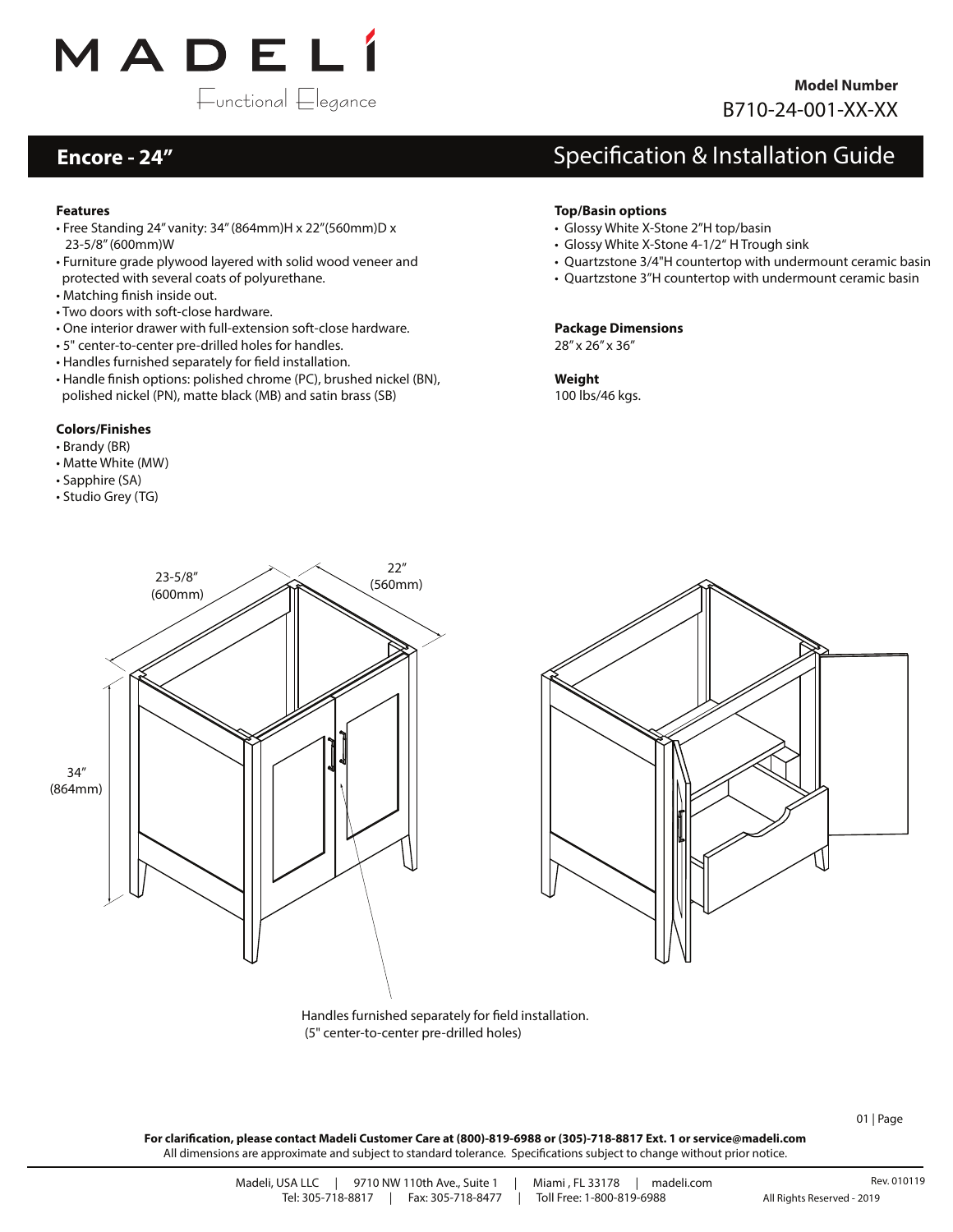

### **Encore - 24"**

# Specification & Installation Guide



02 | Page

**For clarication, please contact Madeli Customer Care at (800)-819-6988 or (305)-718-8817 Ext. 1 or service@madeli.com** All dimensions are approximate and subject to standard tolerance. Specifications subject to change without prior notice.